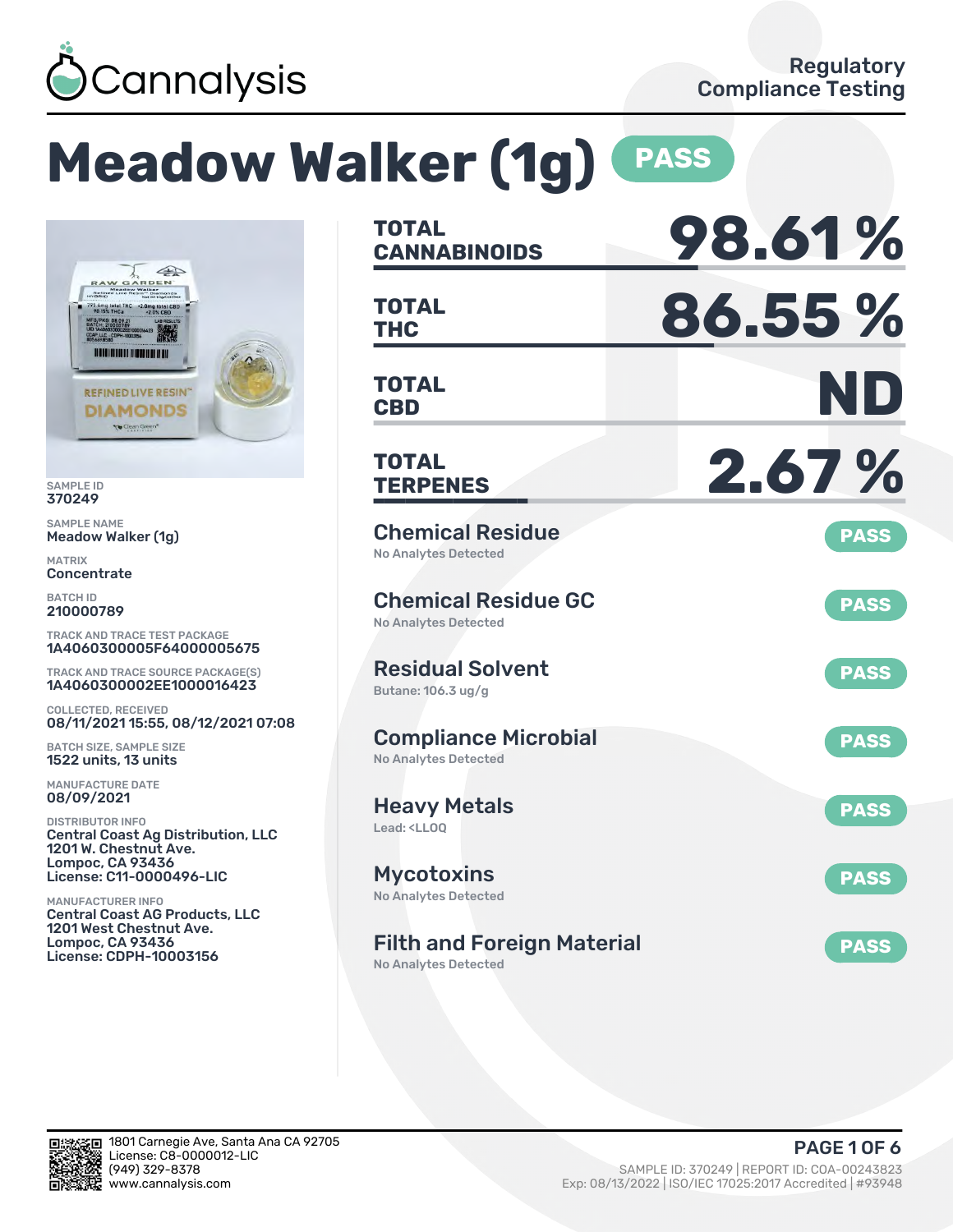

# CANNABINOID ANALYSIS

Total THC,CBD value(s) have been decarboxylated.

| TOTAL THC:          | 865.5 mg/g (86.55 %), 865.5 mg per package |
|---------------------|--------------------------------------------|
| TOTAL CBD:          | ND.                                        |
| TOTAL CANNABINOIDS: | 986.1 mg/g (98.61%)                        |

UNIT OF MEASUREMENT: Milligrams per Gram(mg/g)

| <b>RESULT</b>         | LOD    | <b>LLOO</b> | <b>ANALYTE</b>   |           |               | LOD    | LL <sub>00</sub> |
|-----------------------|--------|-------------|------------------|-----------|---------------|--------|------------------|
| 980.6 mg/g (98.06 %)  | 0.2000 | 0.4000      | CBD <sub>v</sub> | <b>ND</b> |               | 0.2000 | 0.4000           |
| 5.499 mg/g (0.5499 %) | 0.2000 | 0.4000      | CBGa             | <b>ND</b> |               | 0.2000 | 0.4000           |
| ND                    | 0.2000 | 0.4000      | <b>CBG</b>       | <b>ND</b> |               | 0.2000 | 0.4000           |
| <b>ND</b>             | 0.2000 | 0.4000      | <b>CBN</b>       | <b>ND</b> |               | 0.2000 | 0.4000           |
| <b>ND</b>             | 0.2000 | 0.4000      | CBC              | <b>ND</b> |               | 0.2000 | 0.4000           |
| <b>ND</b>             | 0.2000 | 0.4000      |                  |           |               |        |                  |
|                       |        |             |                  |           | <b>RESULT</b> |        |                  |

#### ADDITIONAL INFORMATION

| Method:              | SOP-TECH-001 | Sample Prepped: 08/12/2021 12:34  | Sample Approved: 08/13/2021 11:27  |  |
|----------------------|--------------|-----------------------------------|------------------------------------|--|
| Instrument: UPLC-DAD |              | Sample Analyzed: 08/12/2021 14:24 | Prep-Analytical Batch: 31824-25925 |  |



## **(V)** TERPENE ANALYSIS

| <b>TOTAL TERPENES:</b>  |                                                    | 26.72 mg/g (2.672 %) |             |
|-------------------------|----------------------------------------------------|----------------------|-------------|
| UNIT OF MEASUREMENT:    | Milligrams per Gram(mg/g)                          |                      |             |
| <b>ANALYTE</b>          | <b>RESULT</b>                                      | LOD                  | <b>LLOO</b> |
| 3-Carene                | <b>ND</b>                                          | 1.000                | 2.500       |
| Alpha cedrene           | <b>ND</b>                                          | 1.000                | 2.500       |
| Alpha pinene            | <lloo< td=""><td>0.1000</td><td>1.000</td></lloo<> | 0.1000               | 1.000       |
| Alpha terpineol         | <lloq< td=""><td>0.3260</td><td>0.652</td></lloq<> | 0.3260               | 0.652       |
| Beta myrcene            | 6.901 mg/g $(0.6901\%)$                            | 0.5000               | 1.00C       |
| Borneol                 | <b>ND</b>                                          | 1.000                | 2.500       |
| Camphor                 | <b>ND</b>                                          | 0.1000               | 0.500       |
| Cedrol                  | <b>ND</b>                                          | 0.5000               | 1.000       |
| Cis nerolidol           | <b>ND</b>                                          | 2.500                | 5.000       |
| Fenchol                 | <lloo< td=""><td>0.5000</td><td>1.000</td></lloo<> | 0.5000               | 1.000       |
| Gamma terpinene         | <b>ND</b>                                          | 0.1000               | 0.50(       |
| Geranyl acetate         | <b>ND</b>                                          | 0.1000               | 0.500       |
| Isoborneol              | <b>ND</b>                                          | 0.5000               | 1.000       |
| Limonene                | 11.39 mg/g (1.139 %)                               | 0.5000               | 2.500       |
| Menthol                 | <b>ND</b>                                          | 1.000                | 2.500       |
| Ocimene <sub>2</sub>    | <b>ND</b>                                          | 0.3450               | 1.725       |
| P-mentha-1,5-diene ND   |                                                    | 0.5000               | 1.000       |
| Sabinene                | N <sub>D</sub>                                     | 0.5000               | 1.000       |
| Trans beta farnesene ND |                                                    | 2.500                | 5.000       |
| Trans nerolidol         | <b>ND</b>                                          | 0.5000               | 2.500       |
|                         |                                                    |                      |             |
|                         |                                                    |                      |             |

| <b>ANALYTE</b>          | <b>RESULT</b>                                                                                                                                           | LOD    | <b>LLOQ</b> | <b>ANALYTE</b>      | <b>RESULT</b>                                       | <b>LOD</b> | <b>LLOQ</b> |
|-------------------------|---------------------------------------------------------------------------------------------------------------------------------------------------------|--------|-------------|---------------------|-----------------------------------------------------|------------|-------------|
| 3-Carene                | <b>ND</b>                                                                                                                                               | 1.000  | 2.500       | Alpha bisabolol     | <ll0q< td=""><td>0.1000</td><td>0.5000</td></ll0q<> | 0.1000     | 0.5000      |
| Alpha cedrene           | <b>ND</b>                                                                                                                                               | 1.000  | 2.500       | Alpha humulene      | 1.155 mg/g (0.1155 %)                               | 0.5000     | 1.000       |
| Alpha pinene            | <lloq< td=""><td>0.1000</td><td>1.000</td><td>Alpha terpinene</td><td><b>ND</b></td><td>0.5000</td><td>1.000</td></lloq<>                               | 0.1000 | 1.000       | Alpha terpinene     | <b>ND</b>                                           | 0.5000     | 1.000       |
| Alpha terpineol         | <lloq< td=""><td>0.3260</td><td>0.6520</td><td>Beta caryophyllene</td><td>4.022 mg/g <math>(0.4022 \%)</math></td><td>0.5000</td><td>1.000</td></lloq<> | 0.3260 | 0.6520      | Beta caryophyllene  | 4.022 mg/g $(0.4022 \%)$                            | 0.5000     | 1.000       |
| Beta myrcene            | 6.901 mg/g (0.6901%)                                                                                                                                    | 0.5000 | 1.000       | Beta pinene         | 1.354 mg/g $(0.1354\%)$                             | 0.6070     | 1.214       |
| Borneol                 | <b>ND</b>                                                                                                                                               | 1.000  | 2.500       | Camphene            | <b>ND</b>                                           | 0.5000     | 1.000       |
| Camphor                 | <b>ND</b>                                                                                                                                               | 0.1000 | 0.5000      | Caryophyllene oxide | <b>ND</b>                                           | 0.5000     | 2.500       |
| Cedrol                  | <b>ND</b>                                                                                                                                               | 0.5000 | 1.000       | Cis geraniol        | <b>ND</b>                                           | 1.000      | 2.500       |
| Cis nerolidol           | <b>ND</b>                                                                                                                                               | 2.500  | 5.000       | Eucalyptol          | <b>ND</b>                                           | 0.1000     | 0.5000      |
| Fenchol                 | <lloq< td=""><td>0.5000</td><td>1.000</td><td>Fenchone</td><td><b>ND</b></td><td>0.1000</td><td>0.5000</td></lloq<>                                     | 0.5000 | 1.000       | Fenchone            | <b>ND</b>                                           | 0.1000     | 0.5000      |
| Gamma terpinene         | <b>ND</b>                                                                                                                                               | 0.1000 | 0.5000      | Gamma terpineol     | <b>ND</b>                                           | 0.2090     | 0.5230      |
| Geranyl acetate         | <b>ND</b>                                                                                                                                               | 0.1000 | 0.5000      | Guaiol              | <b>ND</b>                                           | 2.500      | 5.000       |
| Isoborneol              | ND                                                                                                                                                      | 0.5000 | 1.000       | Isopulegol          | <b>ND</b>                                           | 2.500      | 5.000       |
| Limonene                | 11.39 mg/g $(1.139\%)$                                                                                                                                  | 0.5000 | 2.500       | Linalool            | 1.149 mg/g $(0.1149%)$                              | 0.5000     | 1.000       |
| Menthol                 | <b>ND</b>                                                                                                                                               | 1.000  | 2.500       | Ocimene 1           | <b>ND</b>                                           | 0.1550     | 0.3100      |
| Ocimene 2               | <b>ND</b>                                                                                                                                               | 0.3450 | 1.725       | P-cymene            | <b>ND</b>                                           | 0.5230     | 1.045       |
| P-mentha-1,5-diene ND   |                                                                                                                                                         | 0.5000 | 1.000       | Pulegone            | <b>ND</b>                                           | 0.1000     | 0.5000      |
| Sabinene                | <b>ND</b>                                                                                                                                               | 0.5000 | 1.000       | Terpinolene         | 0.7475 mg/g $(0.0748\%)$                            | 0.1000     | 0.5000      |
| Trans beta farnesene ND |                                                                                                                                                         | 2.500  | 5.000       | Trans geraniol      | <b>ND</b>                                           | 0.5000     | 2.500       |
| Trans nerolidol         | <b>ND</b>                                                                                                                                               | 0.5000 | 2.500       | Valencene           | <b>ND</b>                                           | 0.5000     | 1.000       |
|                         |                                                                                                                                                         |        |             |                     |                                                     |            |             |



PAGE 2 OF 6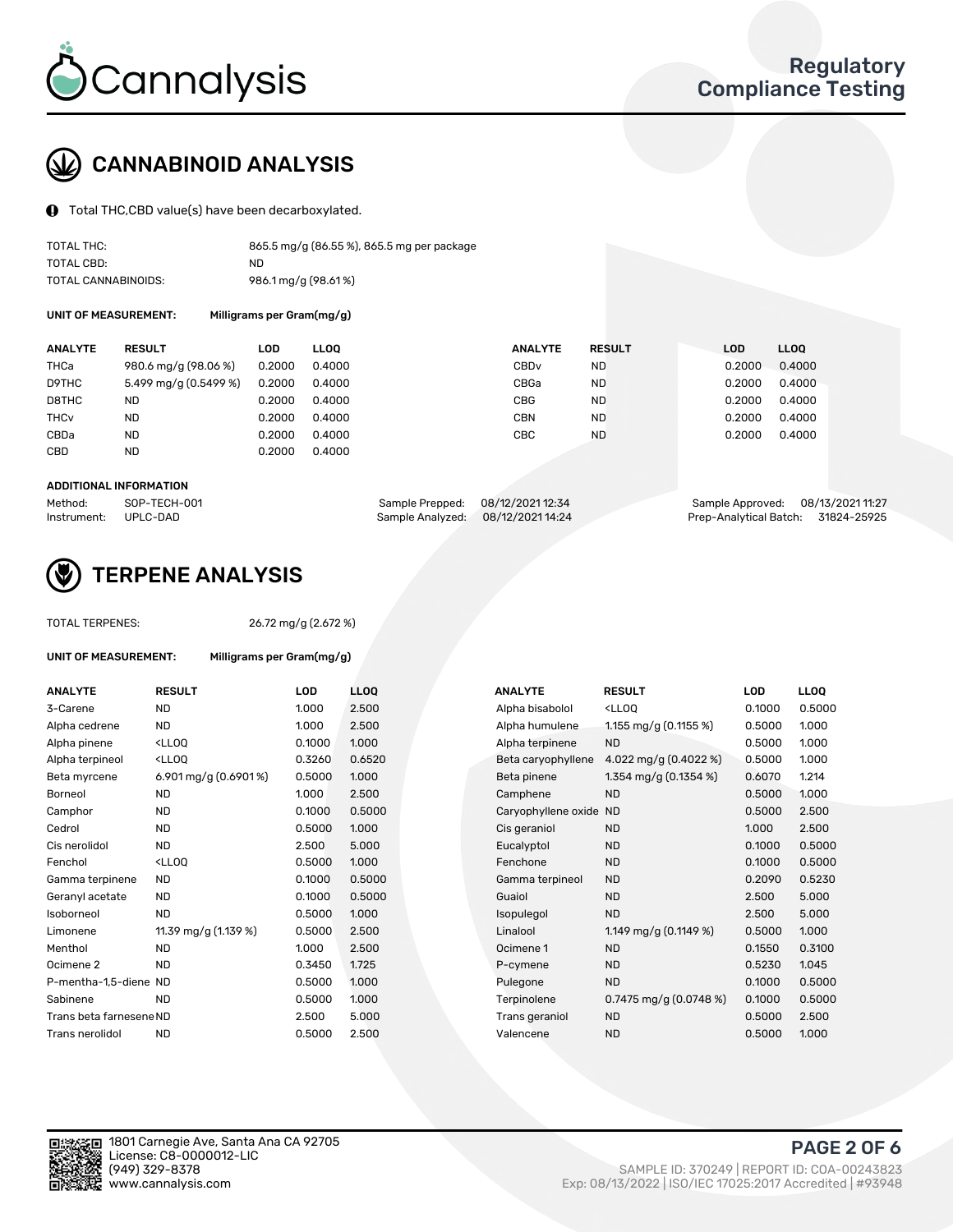

## Regulatory Compliance Testing

#### ADDITIONAL INFORMATION

Method: SOP-TECH-027 Sample Prepped: 08/12/2021 13:16 Sample Approved: 08/13/2021 15:18 Prep-Analytical Batch: 31827-25922



CHEMICAL RESIDUE ANALYSIS PASS

UNIT OF MEASUREMENT: Micrograms per Gram(ug/g)

| <b>ANALYTE</b>    | <b>RESULT</b> | LOD    | LLOQ   | <b>ACTION LEVEL</b> |      | <b>ANALYTE</b>      | <b>RESULT</b> | LOD    | <b>LLOQ</b> | <b>ACTION LEVEL</b> |      |
|-------------------|---------------|--------|--------|---------------------|------|---------------------|---------------|--------|-------------|---------------------|------|
| Abamectin         | <b>ND</b>     | 0.0200 | 0.0400 | 0.1000              | Pass | Acephate            | <b>ND</b>     | 0.0200 | 0.0400      | 0.1000              | Pass |
| Acequinocyl       | <b>ND</b>     | 0.0200 | 0.0400 | 0.1000              | Pass | Acetamiprid         | <b>ND</b>     | 0.0200 | 0.0400      | 0.1000              | Pass |
| Aldicarb          | <b>ND</b>     | 0.0200 | 0.0400 | 0.0                 | Pass | Azoxystrobin        | <b>ND</b>     | 0.0200 | 0.0400      | 0.1000              | Pass |
| Bifenazate        | <b>ND</b>     | 0.0200 | 0.0400 | 0.1000              | Pass | <b>Bifenthrin</b>   | <b>ND</b>     | 0.0200 | 0.0400      | 3.000               | Pass |
| <b>Boscalid</b>   | <b>ND</b>     | 0.0200 | 0.0400 | 0.1000              | Pass | Carbarvl            | <b>ND</b>     | 0.0200 | 0.0400      | 0.5000              | Pass |
| Carbofuran        | <b>ND</b>     | 0.0200 | 0.0400 | 0.0                 | Pass | Chlorantraniliprole | <b>ND</b>     | 0.0200 | 0.0400      | 10.00               | Pass |
| Clofentezine      | <b>ND</b>     | 0.0200 | 0.0400 | 0.1000              | Pass | Coumaphos           | <b>ND</b>     | 0.0200 | 0.0400      | 0.0                 | Pass |
| Cyfluthrin        | <b>ND</b>     | 0.4000 | 1.000  | 2.000               | Pass | Cypermethrin        | <b>ND</b>     | 0.4000 | 1.000       | 1.000               | Pass |
| Daminozide        | <b>ND</b>     | 0.0200 | 0.0400 | 0.0                 | Pass | Diazinon            | <b>ND</b>     | 0.0200 | 0.0400      | 0.1000              | Pass |
| <b>Dichlorvos</b> | <b>ND</b>     | 0.0200 | 0.0400 | 0.0                 | Pass | Dimethoate          | <b>ND</b>     | 0.0200 | 0.0400      | 0.0                 | Pass |
| Dimethomorph      | <b>ND</b>     | 0.0200 | 0.0400 | 2.000               | Pass | <b>Ethoprophos</b>  | <b>ND</b>     | 0.0200 | 0.0400      | 0.0                 | Pass |
| Etofenprox        | <b>ND</b>     | 0.0200 | 0.0400 | 0.0                 | Pass | Etoxazole           | <b>ND</b>     | 0.0200 | 0.0400      | 0.1000              | Pass |
| Fenhexamid        | <b>ND</b>     | 0.0200 | 0.0400 | 0.1000              | Pass | Fenoxycarb          | <b>ND</b>     | 0.0200 | 0.0400      | 0.0                 | Pass |
| Fenpyroximate     | <b>ND</b>     | 0.0200 | 0.0400 | 0.1000              | Pass | Fipronil            | <b>ND</b>     | 0.0400 | 0.1000      | 0.0                 | Pass |
| Flonicamid        | <b>ND</b>     | 0.0200 | 0.0400 | 0.1000              | Pass | Fludioxonil         | <b>ND</b>     | 0.0200 | 0.0400      | 0.1000              | Pass |
| Hexythiazox       | <b>ND</b>     | 0.0200 | 0.0400 | 0.1000              | Pass | Imazalil            | <b>ND</b>     | 0.0200 | 0.0400      | 0.0                 | Pass |
| Imidacloprid      | <b>ND</b>     | 0.0200 | 0.0400 | 5.000               | Pass | Kresoxim methyl     | <b>ND</b>     | 0.0200 | 0.0400      | 0.1000              | Pass |
| Malathion         | <b>ND</b>     | 0.0200 | 0.0400 | 0.5000              | Pass | Metalaxyl           | <b>ND</b>     | 0.0200 | 0.0400      | 2.000               | Pass |
| Methiocarb        | <b>ND</b>     | 0.0200 | 0.0400 | 0.0                 | Pass | Methomyl            | <b>ND</b>     | 0.0200 | 0.0400      | 1.000               | Pass |
| Mevinphos         | <b>ND</b>     | 0.0200 | 0.0400 | 0.0                 | Pass | Myclobutanil        | <b>ND</b>     | 0.0200 | 0.0400      | 0.1000              | Pass |
| Naled             | <b>ND</b>     | 0.0200 | 0.0400 | 0.1000              | Pass | Oxamyl              | <b>ND</b>     | 0.0200 | 0.0400      | 0.5000              | Pass |
| Paclobutrazol     | <b>ND</b>     | 0.0200 | 0.0400 | 0.0                 | Pass | Permethrins         | <b>ND</b>     | 0.0400 | 0.1000      | 0.5000              | Pass |
| Phosmet           | <b>ND</b>     | 0.0200 | 0.0400 | 0.1000              | Pass | Piperonyl butoxide  | <b>ND</b>     | 0.0200 | 0.0400      | 3.000               | Pass |
| Prallethrin       | <b>ND</b>     | 0.0200 | 0.0400 | 0.1000              | Pass | Propiconazole       | <b>ND</b>     | 0.0200 | 0.0400      | 0.1000              | Pass |
| Propoxur          | <b>ND</b>     | 0.0200 | 0.0400 | 0.0                 | Pass | Pyrethrins          | <b>ND</b>     | 0.0200 | 0.0400      | 0.5000              | Pass |
| Pyridaben         | <b>ND</b>     | 0.0200 | 0.0400 | 0.1000              | Pass | Spinetoram          | <b>ND</b>     | 0.0200 | 0.0400      | 0.1000              | Pass |
| Spinosad          | <b>ND</b>     | 0.0300 | 0.0700 | 0.1000              | Pass | Spiromesifen        | <b>ND</b>     | 0.0200 | 0.0400      | 0.1000              | Pass |
| Spirotetramat     | <b>ND</b>     | 0.0200 | 0.0400 | 0.1000              | Pass | Spiroxamine         | <b>ND</b>     | 0.0200 | 0.0400      | 0.0                 | Pass |
| Tebuconazole      | <b>ND</b>     | 0.0200 | 0.0400 | 0.1000              | Pass | Thiacloprid         | <b>ND</b>     | 0.0200 | 0.0400      | 0.0                 | Pass |
| Thiamethoxam      | <b>ND</b>     | 0.0200 | 0.0400 | 5.000               | Pass | Trifloxystrobin     | <b>ND</b>     | 0.0200 | 0.0400      | 0.1000              | Pass |

#### ADDITIONAL INFORMATION

Method: SOP-TECH-002 Sample Prepped: 08/12/2021 13:47 Sample Approved: 08/13/2021 12:03<br>Instrument: LC-MS/MS Sample Analyzed: 08/12/2021 13:48 Prep-Analytical Batch: 31825-25923 Prep-Analytical Batch: 31825-25923

PAGE 3 OF 6

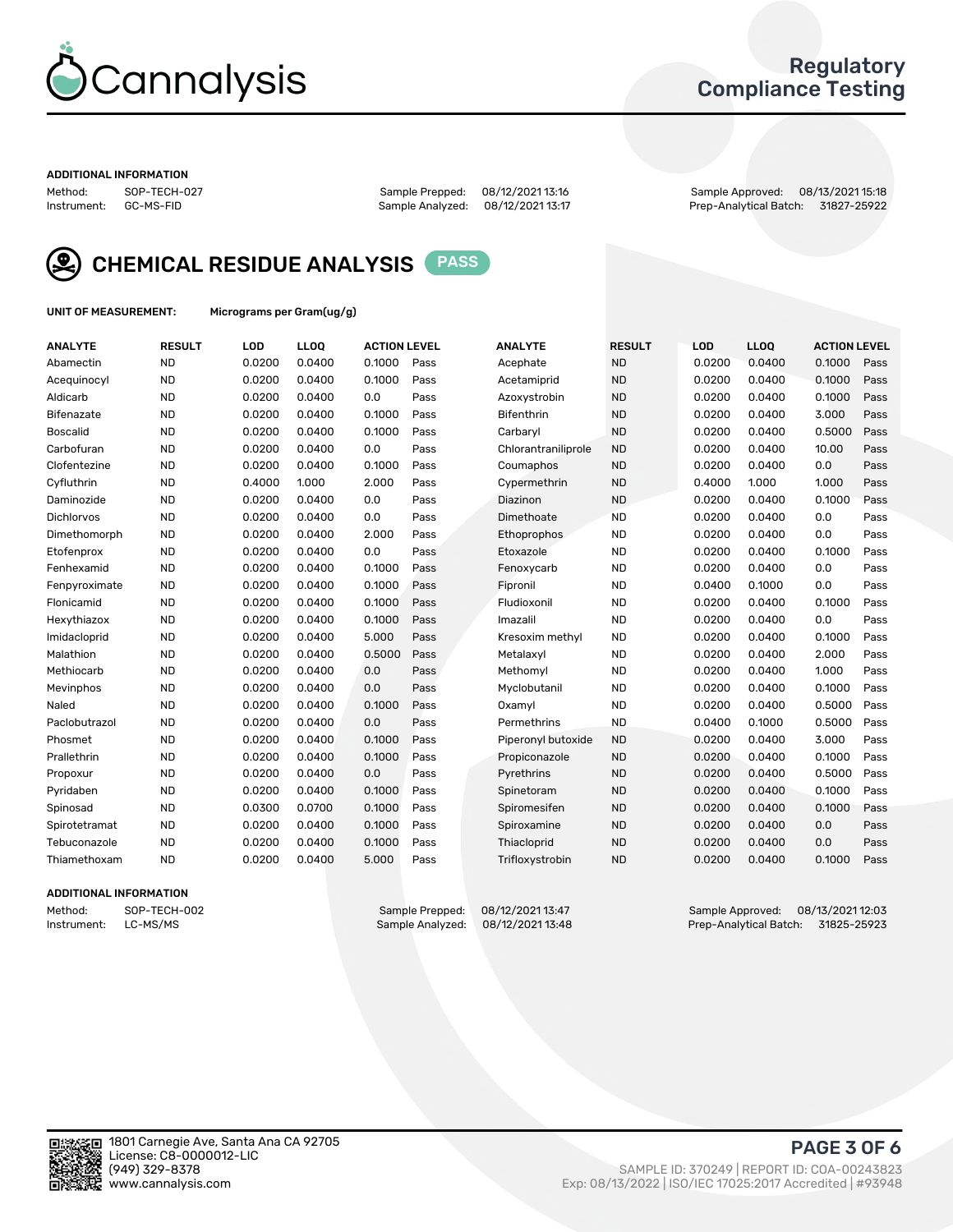

## CHEMICAL RESIDUE GC ANALYSIS PASS

| UNIT OF MEASUREMENT: | Mic |
|----------------------|-----|
|----------------------|-----|

programs per Gram(ug/g<mark>):</mark>

| <b>ANALYTE</b>         | <b>RESULT</b>            | LOD    | <b>LLOO</b> | <b>ACTION LEVEL</b> |                                     | <b>ANALYTE</b>                       | <b>RESULT</b> | <b>LOD</b> |        | <b>LLOO</b>                                | <b>ACTION LEVEL</b>             |      |
|------------------------|--------------------------|--------|-------------|---------------------|-------------------------------------|--------------------------------------|---------------|------------|--------|--------------------------------------------|---------------------------------|------|
| Captan                 | <b>ND</b>                | 0.1000 | 0.2000      | 0.7000              | Pass                                | Chlordane                            | <b>ND</b>     | 0.0109     |        | 0.0136                                     | 0.0                             | Pass |
| Methyl parathion       | <b>ND</b>                | 0.0400 | 0.1000      | 0.0                 | Pass                                | <b>PCNB</b>                          | <b>ND</b>     |            | 0.0200 | 0.0400                                     | 0.1000                          | Pass |
| Chlorfenapyr           | <b>ND</b>                | 0.0800 | 0.1000      | 0.0                 | Pass                                | Chlorpyrifos                         | <b>ND</b>     |            | 0.0800 | 0.1000                                     | 0.0                             | Pass |
|                        |                          |        |             |                     |                                     |                                      |               |            |        |                                            |                                 |      |
| ADDITIONAL INFORMATION |                          |        |             |                     |                                     |                                      |               |            |        |                                            |                                 |      |
| Method:<br>Instrument: | SOP-TECH-010<br>GC-MS/MS |        |             |                     | Sample Prepped:<br>Sample Analyzed: | 08/12/2021 13:48<br>08/12/2021 13:49 |               |            |        | Sample Approved:<br>Prep-Analytical Batch: | 08/13/2021 12:46<br>31826-25924 |      |
|                        |                          |        |             |                     |                                     |                                      |               |            |        |                                            |                                 |      |

## RESIDUAL SOLVENT ANALYSIS PASS

UNIT OF MEASUREMENT: Micrograms per Gram(ug/g)

| <b>ANALYTE</b>       | <b>RESULT</b> | <b>LOD</b> | <b>LLOO</b> | <b>ACTION LEVEL</b> |      | <b>ANALYTE</b>           | <b>RESULT</b>        | LOD    | <b>LLOO</b> | <b>ACTION LEVEL</b> |      |
|----------------------|---------------|------------|-------------|---------------------|------|--------------------------|----------------------|--------|-------------|---------------------|------|
| Acetone              | <b>ND</b>     | 50.00      | 100.0       | 5000                | Pass | Acetonitrile             | <b>ND</b>            | 50.00  | 100.0       | 410.0               | Pass |
| Benzene              | <b>ND</b>     | 0.5000     | 1.000       | 1.000               | Pass | <b>Butane</b>            | $106.3 \text{ uq/q}$ | 50.00  | 100.0       | 5000                | Pass |
| Chloroform           | <b>ND</b>     | 0.5000     | 1.000       | 1.000               | Pass | Ethanol                  | <b>ND</b>            | 50.00  | 100.0       | 5000                | Pass |
| <b>Ethyl Acetate</b> | <b>ND</b>     | 50.00      | 100.0       | 5000                | Pass | <b>Ethyl Ether</b>       | <b>ND</b>            | 50.00  | 100.0       | 5000                | Pass |
| Ethylene oxide       | <b>ND</b>     | 0.5000     | 1.000       | 1.000               | Pass | Heptane                  | <b>ND</b>            | 50.00  | 100.0       | 5000                | Pass |
| Hexane               | <b>ND</b>     | 50.00      | 100.0       | 290.0               | Pass | <b>Isopropyl Alcohol</b> | <b>ND</b>            | 50.00  | 100.0       | 5000                | Pass |
| Methanol             | <b>ND</b>     | 50.00      | 100.0       | 3000                | Pass | Methylene chloride       | <b>ND</b>            | 0.5000 | 1.000       | 1.000               | Pass |
| Pentane              | <b>ND</b>     | 50.00      | 100.0       | 5000                | Pass | Propane                  | <b>ND</b>            | 50.00  | 200.0       | 5000                | Pass |
| Toluene              | <b>ND</b>     | 50.00      | 100.0       | 890.0               | Pass | Xvlenes                  | <b>ND</b>            | 50.08  | 100.0       | 2170                | Pass |
| Trichloroethylene    | <b>ND</b>     | 0.5000     | 1.000       | 1.000               | Pass | 1.2-Dichloroethane       | <b>ND</b>            | 0.5000 | 1.000       | 1.000               | Pass |

#### ADDITIONAL INFORMATION

Method: SOP-TECH-021 Sample Prepped: 08/12/2021 16:33 Sample Approved: 08/13/2021 11:38<br>Instrument: HS-GC-MS/FID Sample Analyzed: 08/12/2021 16:35 Prep-Analytical Batch: 31841-25938 Prep-Analytical Batch: 31841-25938



UNIT OF MEASUREMENT: Cycle Threshold (Ct)

| <b>ANALYTE</b> | <b>RESULT</b>                 | LOD   | <b>LLOO</b> |     | <b>ACTION LEVEL</b> | <b>ANALYTE</b>   | <b>RESULT</b> | LOD   | LL <sub>00</sub> |                  | <b>ACTION LEVEL</b> |
|----------------|-------------------------------|-------|-------------|-----|---------------------|------------------|---------------|-------|------------------|------------------|---------------------|
| A.fumigatus    | <b>ND</b>                     | 33.00 | 0.0         | 0.0 | Pass                | A. flavus        | <b>ND</b>     | 33.00 | 0.0              | 0.0              | Pass                |
| A. niger       | <b>ND</b>                     | 33.00 | 0.0         | 0.0 | Pass                | A. terreus       | <b>ND</b>     | 33.00 | 0.0              | 0.0              | Pass                |
| <b>STEC</b>    | <b>ND</b>                     | 33.00 | 0.0         | 0.0 | Pass                | Salmonella spp   | <b>ND</b>     | 33.00 | 0.0              | 0.0              | Pass                |
|                | <b>ADDITIONAL INFORMATION</b> |       |             |     |                     |                  |               |       |                  |                  |                     |
| Method:        | SOP-TECH-016, SOP-TECH-022    |       |             |     | Sample Prepped:     | 08/13/2021 07:55 |               |       | Sample Approved: | 08/13/2021 17:07 |                     |

Instrument: qPCR Sample Analyzed: 08/13/2021 08:00 Prep-Analytical Batch: 31842-25952

PAGE 4 OF 6

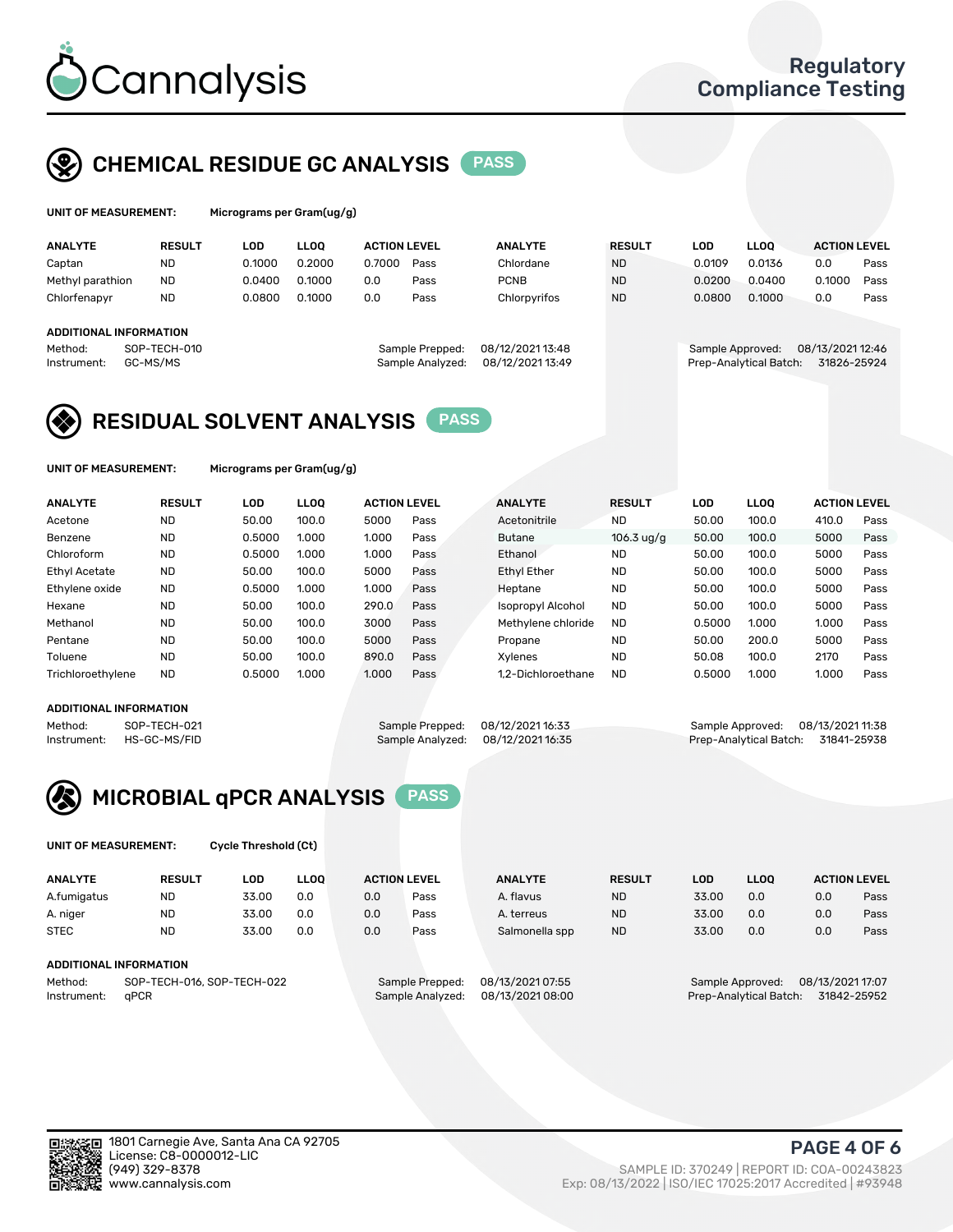



| UNIT OF MEASUREMENT:          |                            | Micrograms per Gram(ug/g)      |             |                     |                  |               |                  |                        |                     |      |
|-------------------------------|----------------------------|--------------------------------|-------------|---------------------|------------------|---------------|------------------|------------------------|---------------------|------|
| <b>ANALYTE</b>                | <b>RESULT</b>              | <b>LOD</b>                     | <b>LLOO</b> | <b>ACTION LEVEL</b> | <b>ANALYTE</b>   | <b>RESULT</b> | <b>LOD</b>       | <b>LLOO</b>            | <b>ACTION LEVEL</b> |      |
| Arsenic                       | <b>ND</b>                  | 0.0120                         | 0.1000      | 0.2000<br>Pass      | Cadmium          | <b>ND</b>     | 0.0072           | 0.0500                 | 0.2000              | Pass |
| Lead                          | $<$ LLOO                   | 0.0068                         | 0.0500      | 0.5000<br>Pass      | Mercury          | <b>ND</b>     | 0.0060           | 0.0500                 | 0.1000              | Pass |
| <b>ADDITIONAL INFORMATION</b> |                            |                                |             |                     |                  |               |                  |                        |                     |      |
| Method:                       | SOP-TECH-013               |                                |             | Sample Prepped:     | 08/12/2021 14:58 |               | Sample Approved: |                        | 08/12/2021 22:20    |      |
| Instrument:                   | ICP-MS                     |                                |             | Sample Analyzed:    | 08/12/2021 15:00 |               |                  | Prep-Analytical Batch: | 31823-25930         |      |
|                               |                            |                                |             |                     |                  |               |                  |                        |                     |      |
|                               | <b>MYCOTOXINS ANALYSIS</b> |                                |             | <b>PASS</b>         |                  |               |                  |                        |                     |      |
|                               |                            |                                |             |                     |                  |               |                  |                        |                     |      |
| <b>UNIT OF MEASUREMENT:</b>   |                            | Micrograms per Kilogram(ug/kg) |             |                     |                  |               |                  |                        |                     |      |
| <b>ANALYTE</b>                | <b>RESULT</b>              | LOD                            | <b>LLOO</b> | <b>ACTION LEVEL</b> | <b>ANALYTE</b>   | <b>RESULT</b> | <b>LOD</b>       | <b>LLOO</b>            | <b>ACTION LEVEL</b> |      |
| Aflatoxin B1                  | <b>ND</b>                  | 1.000                          | 2.000       | N/A                 | Aflatoxin B2     | <b>ND</b>     | 2.000            | 5.000                  |                     | N/A  |
| Aflatoxin G1                  | <b>ND</b>                  | 2.000                          | 5.000       | N/A                 | Aflatoxin G2     | <b>ND</b>     | 2.000            | 5.000                  |                     | N/A  |
| <b>Total Aflatoxins</b>       | <b>ND</b>                  | 10.00                          | 14.00       | 20.00<br>Pass       | Ochratoxin A     | <b>ND</b>     | 1.000            | 2.000                  | 20.00               | Pass |
|                               |                            |                                |             |                     |                  |               |                  |                        |                     |      |
| <b>ADDITIONAL INFORMATION</b> |                            |                                |             |                     |                  |               |                  |                        |                     |      |
| Method:                       | SOP-TECH-020               |                                |             | Sample Prepped:     | 08/12/2021 13:31 |               | Sample Approved: |                        | 08/13/2021 16:52    |      |
| Instrument:                   | LC-MS/MS                   |                                |             | Sample Analyzed:    | 08/12/2021 14:43 |               |                  | Prep-Analytical Batch: | 31829-25926         |      |

#### FILTH & FOREIGN MATERIAL ANALYSIS PASS Q

UNIT OF MEASUREMENT: Filth and Foreign Matter (%, #/3g)

| <b>ANALYTE</b>                                              | <b>RESULT</b> | LOD | <b>LLOO</b> | <b>ACTION LEVEL</b>                 |      | <b>ANALYTE</b>                       | <b>RESULT</b> | LOD | <b>LLOO</b>                                                                   | <b>ACTION LEVEL</b> |      |  |
|-------------------------------------------------------------|---------------|-----|-------------|-------------------------------------|------|--------------------------------------|---------------|-----|-------------------------------------------------------------------------------|---------------------|------|--|
| IF RH ME                                                    | <b>ND</b>     | 0.0 | 0.0         | 1.000                               | Pass | <b>IFM</b>                           | <b>ND</b>     | 0.0 | 0.0                                                                           | 25.00               | Pass |  |
| Mold                                                        | <b>ND</b>     | 0.0 | 0.0         | 25.00                               | Pass | <b>SSCD</b>                          | <b>ND</b>     | 0.0 | 0.0                                                                           | 25.00               | Pass |  |
| ADDITIONAL INFORMATION                                      |               |     |             |                                     |      |                                      |               |     |                                                                               |                     |      |  |
| SOP-TECH-009<br>Method:<br>Instrument:<br>Visual Inspection |               |     |             | Sample Prepped:<br>Sample Analyzed: |      | 08/13/2021 08:57<br>08/13/2021 09:26 |               |     | 08/13/2021 09:29<br>Sample Approved:<br>Prep-Analytical Batch:<br>31852-25956 |                     |      |  |